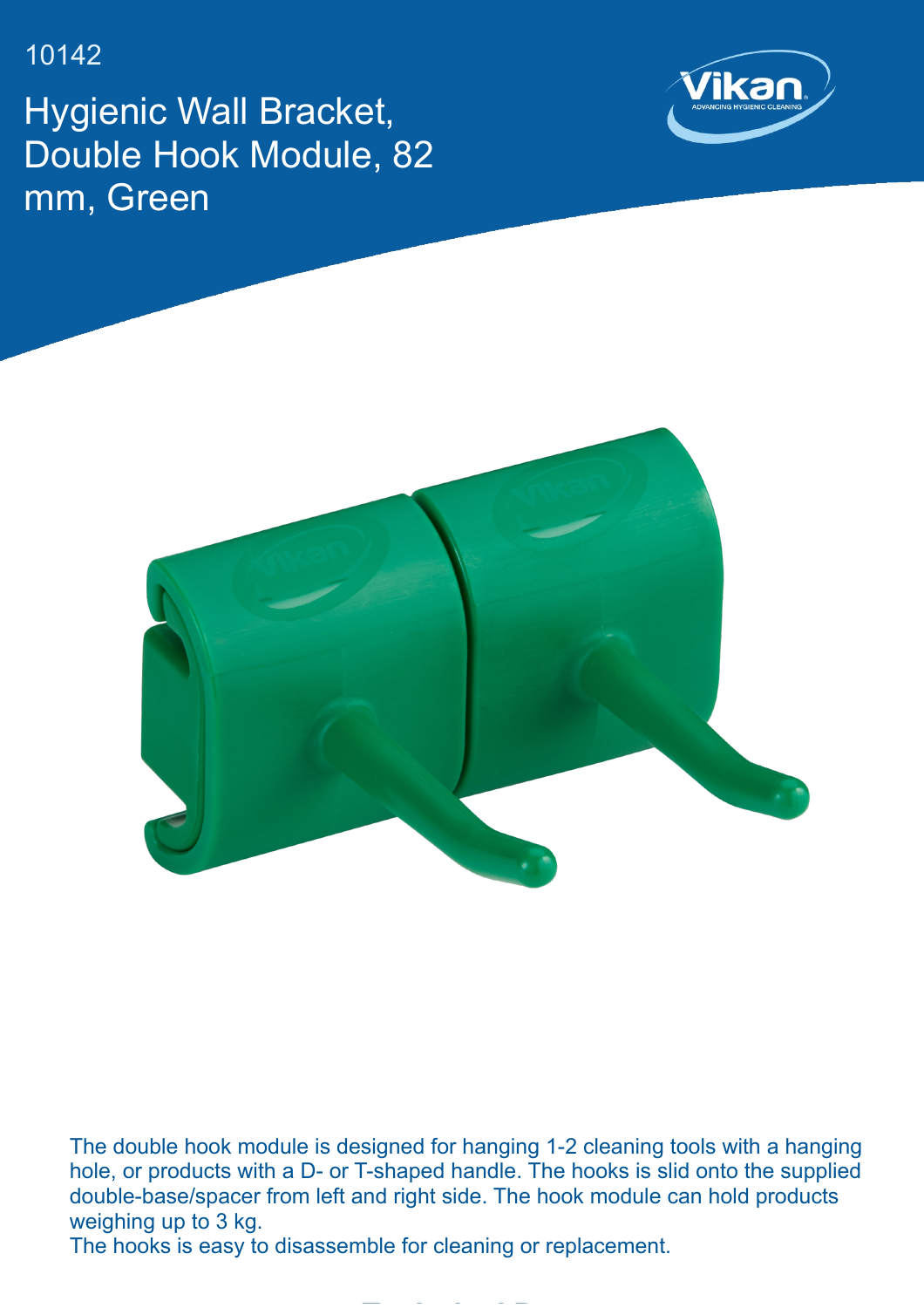## **Technical Data**

| <b>Item Number</b>                                                                        | 10142                      |
|-------------------------------------------------------------------------------------------|----------------------------|
| <b>Holds products between</b>                                                             | $25 - 34$ mm               |
| <b>Material</b>                                                                           | Polypropylene<br>Polyamide |
| Complies with (EC) 1935/2004 on food contact materials <sup>1</sup>                       | Yes                        |
| Produced according to EU Regulation 2023/2006/EC of Good<br><b>Manufacturing Practice</b> | Yes                        |
| <b>FDA compliant raw material (CFR 21)</b>                                                | Yes                        |
| Complies with UK 2019 No. 704 on food contact materials                                   | Yes                        |
| Meets the REACH Regulation (EC) No. 1907/2006                                             | Yes                        |
| Use of phthalates and bisphenol A                                                         | <b>No</b>                  |
| <b>Is Halal and Kosher compliant</b>                                                      | Yes                        |
| <b>Design Registration No.</b>                                                            | EU 008195606-0001-12       |
| <b>Box Quantity</b>                                                                       | 10 Pcs.                    |
| Quantity per Pallet (80 x 120 x 200 cm)                                                   | <b>600 Pcs</b>             |
| <b>Quantity Per Layer (Pallet)</b>                                                        | 120 Pcs.                   |
| <b>Box Length</b>                                                                         | 250 mm                     |
| <b>Box Width</b>                                                                          | 220 mm                     |
| <b>Box Height</b>                                                                         | 80 mm                      |
| Length                                                                                    | 82 mm                      |
| <b>Width</b>                                                                              | <b>78 mm</b>               |
| <b>Height</b>                                                                             | 48 mm                      |
| <b>Net Weight</b>                                                                         | 0.0535 kg                  |
| <b>Weight bag (Recycling Symbol "4" Low Density Polyethylene</b><br>(LDPE)                | $0.002$ kg                 |
| <b>Weight cardboard</b>                                                                   | 0.0134 kg                  |
| <b>Tare total</b>                                                                         | 0.0154 kg                  |
| <b>Gross Weight</b>                                                                       | $0.07$ kg                  |
| <b>Cubik metre</b>                                                                        | 0.000307 M3                |
| <b>Recommended sterilisation temperature (Autoclave)</b>                                  | 121 °C                     |
| <b>Max. cleaning temperature (Dishwasher)</b>                                             | 93 °C                      |
| Max usage temperature (food contact)                                                      | 40 °C                      |
| Max usage temperature (non food contact)                                                  | 80 °C                      |
| Min. usage temperature <sup>3</sup>                                                       | 0 °C                       |
| Min. pH-value in usage concentration                                                      | 2 pH                       |
| <b>Max. pH-value in Usage Concentration</b>                                               | 10.5 pH                    |
| <b>Recycling Symbol "5", Polypropylene (PP)</b>                                           | <b>No</b>                  |
| <b>Gtin-13 Number</b>                                                                     | 5705022029521              |